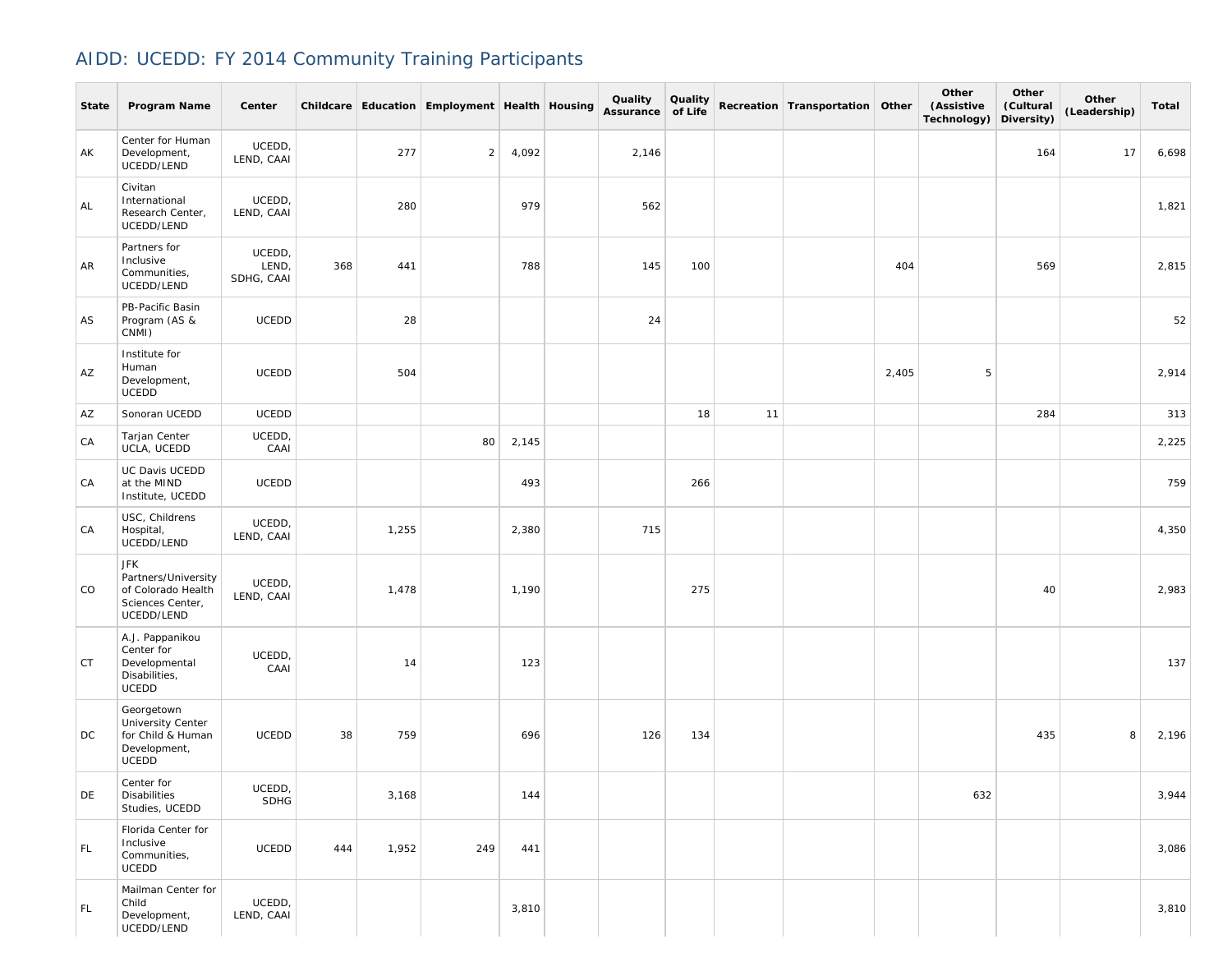| GA  | Center for<br>Leadership in<br>Disability at<br>Georgia State<br>University,<br>UCEDD/LEND | UCEDD,<br>LEND, CAAI          |     | 2,656 |       | 480   |    | 990 | 650 |     |     |     |     |    | 4,776  |
|-----|--------------------------------------------------------------------------------------------|-------------------------------|-----|-------|-------|-------|----|-----|-----|-----|-----|-----|-----|----|--------|
| GA  | Institute on<br>Human<br>Development and<br>Disability, UCEDD                              | <b>UCEDD</b>                  |     |       | 399   |       |    | 45  |     |     |     |     |     |    | 444    |
| GU  | Guam Center for<br>Excellence in<br><b>Disabilities</b><br>Education, UCEDD                | <b>UCEDD</b>                  |     | 110   |       |       |    | 15  |     | 116 |     |     |     |    | 241    |
| HI  | Center on<br>Disability Studies,<br>UCEDD/LEND                                             | UCEDD,<br>LEND, CAAI          |     | 134   | 20    | 285   |    |     | 219 |     |     |     | 85  | 19 | 762    |
| IA  | Center for<br>Disabilities and<br>Development,<br>UCEDD/LEND                               | UCEDD,<br>LEND,<br>SDHG, CAAI |     |       | 32    | 675   |    | 343 |     |     |     |     |     |    | 1,050  |
| ID  | Center on<br>Disabilities and<br>Human<br>Development,<br>UCEDD                            | UCEDD                         |     | 339   |       |       |    |     |     |     |     | 55  |     |    | 394    |
| IL. | Institute on<br>Disability & Human<br>Development,<br>UCEDD/LEND                           | UCEDD,<br>LEND,<br>SDHG, CAAI |     | 590   | 40    | 961   |    |     | 459 |     | 20  | 529 | 105 | 20 | 2,724  |
| IN  | Indiana Institute<br>on Disability and<br>Community,<br>UCEDD                              | <b>UCEDD</b>                  | 5   | 6,058 | 615   |       | 65 | 35  | 137 |     | 75  |     | 106 | 74 | 7,170  |
| KS  | Schiefelbusch<br>Institute for Life<br>Span Studies,<br>UCEDD/LEND                         | UCEDD,<br>LEND, CAAI          |     | 325   |       | 172   |    |     | 30  |     |     |     |     | 50 | 577    |
| KY  | Interdisciplinary<br>Human<br>Development<br>Institute, UCEDD                              | <b>UCEDD</b>                  | 91  | 3,387 | 892   | 580   |    | 20  | 171 |     | 50  |     |     |    | 5,191  |
| LA  | Louisiana State<br>University Human<br>Development<br>Center - New<br>Orleans, UCEDD       | <b>UCEDD</b>                  | 171 | 1,629 | 731   |       |    |     |     |     |     |     |     |    | 2,531  |
| MA  | Eunice Kennedy<br>Shriver Center,<br>UCEDD/LEND                                            | UCEDD,<br>LEND, CAAI          |     | 7,677 |       | 5,623 |    |     | 24  |     | 593 |     |     |    | 13,917 |
| MA  | Institute for<br>Community<br>Inclusion/Boston<br>Children's<br>Hospital,<br>UCEDD/LEND    | UCEDD,<br>LEND, CAAI          |     | 154   | 5,390 | 1,849 |    |     |     |     | 101 |     | 515 |    | 8,009  |
| MD  | Kennedy Krieger<br>Institute,<br>UCEDD/LEND                                                | UCEDD,<br>LEND, CAAI          |     |       |       | 79    |    | 66  |     |     |     |     |     | 30 | 175    |
| ME  | The University of<br>Maine, Center for                                                     | UCEDD                         |     | 72    |       |       |    |     |     |     |     |     |     |    | 72     |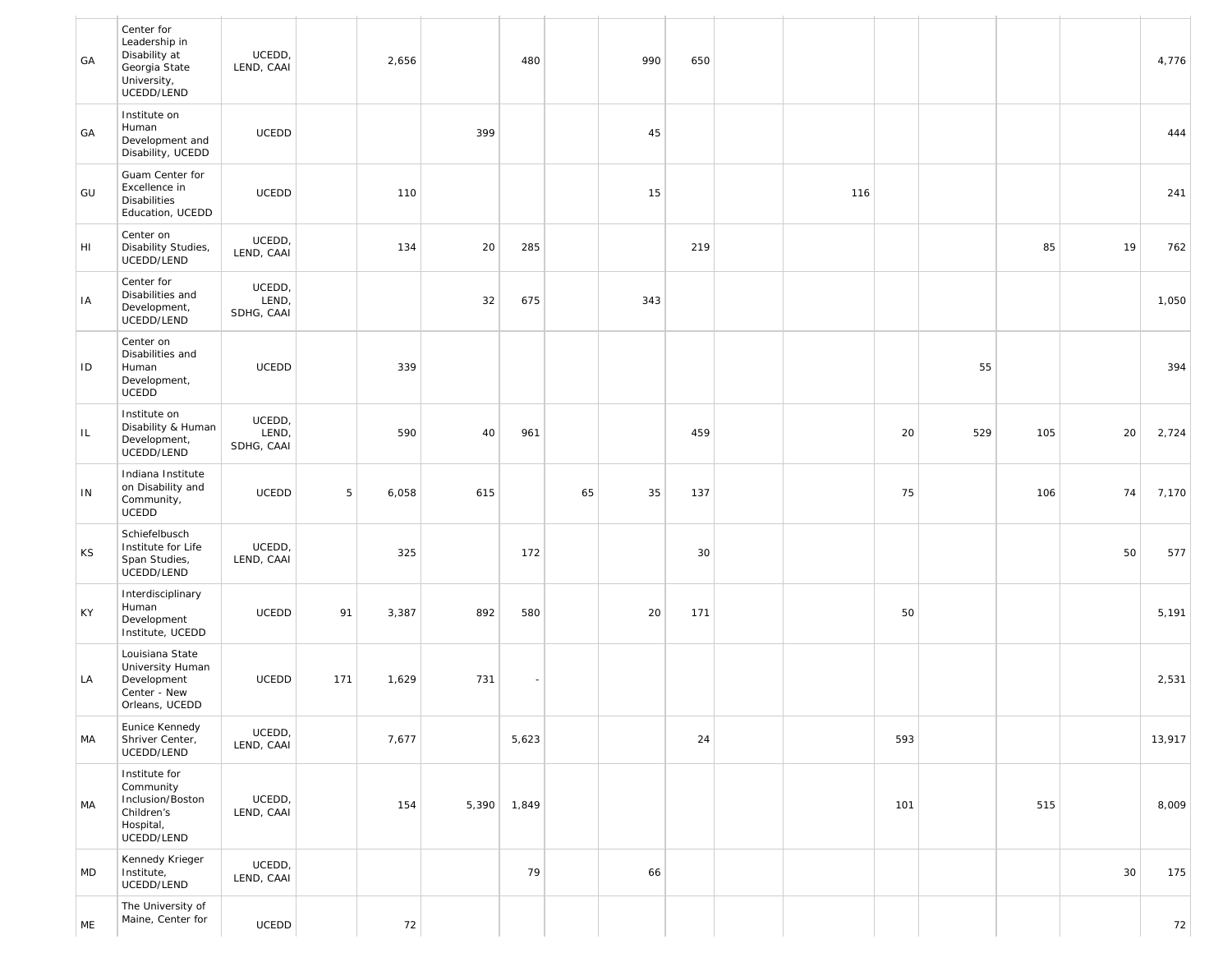|           | Community<br>Inclusion, UCEDD                                                         |                       |    |       |       |       |     |       |     |     |       |              |     |       |
|-----------|---------------------------------------------------------------------------------------|-----------------------|----|-------|-------|-------|-----|-------|-----|-----|-------|--------------|-----|-------|
| MI        | Developmental<br><b>Disabilities</b><br>Institute, UCEDD                              | <b>UCEDD</b>          |    | 45    |       | 21    |     | 977   | 202 |     | 115   |              |     | 1,360 |
| MN        | Institute on<br>Community<br>Integration,<br>UCEDD/LEND                               | UCEDD,<br>LEND, CAAI  |    | 554   | 645   | 200   | 100 | 103   |     |     | 2,775 |              |     | 4,377 |
| MO        | University of<br>Missouri,<br>UCEDD/LEND                                              | UCEDD,<br>LEND, CAAI  |    | 131   |       |       |     |       | 850 |     |       |              |     | 981   |
| MS        | Institute for<br>Disability Studies,<br>UCEDD                                         | <b>UCEDD</b>          |    |       | 445   |       |     |       |     |     |       |              |     | 445   |
| MT        | University of<br>Montana Rural<br>Institute, UCEDD                                    | UCEDD,<br><b>SDHG</b> | 71 | 81    |       | 245   |     | 244   |     |     |       | 32           |     | 673   |
| <b>NC</b> | Carolina Institute<br>for Developmental<br>Disabilities,<br>UCEDD/LEND                | UCEDD,<br>LEND, CAAI  |    | 617   |       | 546   |     | 304   |     |     |       | 264          |     | 1,731 |
| <b>ND</b> | North Dakota<br>Center for Persons<br>with Disabilities,<br><b>UCEDD</b>              | UCEDD,<br><b>SDHG</b> |    | 144   | 363   | 13    | 9   | 133   |     |     |       |              | 890 | 1,552 |
| <b>NE</b> | Munroe-Meyer<br>Institute of<br>Genetics &<br>Rehabilitation,<br>UCEDD/LEND           | UCEDD,<br>LEND, CAAI  |    | 235   |       | 35    |     |       |     |     | 69    | 22           |     | 361   |
| <b>NH</b> | Institute on<br>Disability, UCEDD                                                     | <b>UCEDD</b>          |    | 1,037 | 77    | 622   |     | 782   | 60  |     |       | 3,418        |     | 5,996 |
| NJ        | The Elizabeth M.<br>Boggs Center on<br>Developmental<br>Disabilities,<br><b>UCEDD</b> | <b>UCEDD</b>          |    |       | 1,163 | 98    |     | 3,633 |     |     |       |              |     | 4,894 |
| <b>NM</b> | Center for<br>Development &<br>Disability,<br>UCEDD/LEND                              | UCEDD,<br>LEND, CAAI  |    | 5,467 |       | 826   |     | 101   | 171 | 106 | 2,230 |              | 43  | 8,944 |
| <b>NV</b> | Nevada Center for<br>Excellence in<br>Disabilities,<br>UCEDD/LEND                     | UCEDD,<br>LEND, CAAI  | 61 | 1,748 | 24    | 32    |     | 12    | 71  |     |       |              |     | 1,948 |
| <b>NY</b> | Rose F. Kennedy<br>Center,<br>UCEDD/LEND                                              | UCEDD,<br>LEND, CAAI  |    | 589   |       | 721   |     |       |     |     | 609   |              |     | 1,919 |
| <b>NY</b> | Strong Center for<br>Developmental<br>Disabilities,<br>UCEDD/LEND                     | UCEDD,<br>LEND, CAAI  |    |       |       | 142   |     |       | 39  |     |       |              |     | 181   |
| <b>NY</b> | Westchester<br>Institute for<br>Human<br>Development,<br>UCEDD/LEND                   | UCEDD,<br>LEND, CAAI  |    |       |       | 392   |     | 480   | 889 |     |       |              |     | 1,761 |
| OH        | The Nisonger<br>Center,<br>UCEDD/LEND                                                 | UCEDD,<br>LEND, CAAI  | 96 | 238   |       | 1,706 |     | 400   |     |     | 246   | $\mathbf{1}$ | 130 | 2,817 |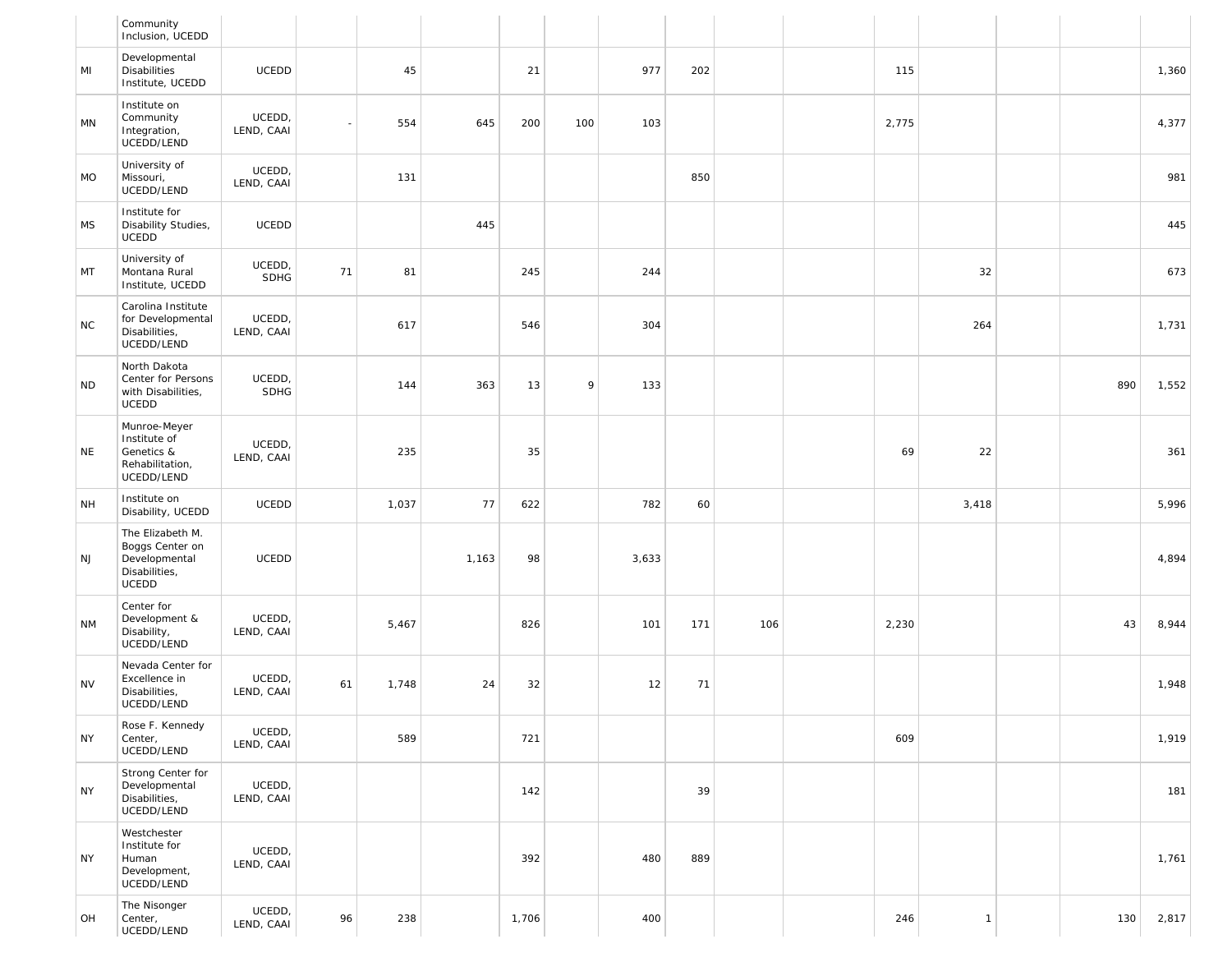| OH        | University of<br>Cincinnati UCE,<br>UCEDD/LEND                           | UCEDD,<br>LEND, CAAI          | 41 | 252   |     | 1,044 |    | 50    |     |    |       |       |     |       | 1,387 |
|-----------|--------------------------------------------------------------------------|-------------------------------|----|-------|-----|-------|----|-------|-----|----|-------|-------|-----|-------|-------|
| OK        | Center for<br>Learning and<br>Leadership,<br>UCEDD/LEND                  | UCEDD,<br>LEND, CAAI          |    | 1,493 |     | 44    |    |       | 107 |    |       |       |     | 2,509 | 4,153 |
| OR        | Center on Human<br>Development,<br>UCEDD                                 | UCEDD                         |    | 4,466 |     |       |    | 197   |     |    |       |       |     |       | 4,663 |
| <b>OR</b> | Oregon Institute<br>on Development &<br>Disability,<br>UCEDD/LEND        | UCEDD,<br>LEND,<br>SDHG, CAAI |    | 35    |     | 106   |    | 58    |     |    |       | 70    |     | 217   | 486   |
| PA        | Institute on<br>Disabilities,<br><b>UCEDD</b>                            | UCEDD                         |    | 330   |     | 100   |    | 706   | 266 |    | 1,472 | 143   | 53  | 40    | 3,110 |
| PR        | Institute on<br>Developmental<br>Disabilities,<br>UCEDD                  | UCEDD                         | 54 | 159   |     | 188   |    | 50    |     |    |       |       |     |       | 451   |
| RI        | The Paul V.<br>Sherlock Center on<br>Disabilities,<br><b>UCEDD</b>       | UCEDD                         |    | 986   | 86  |       |    | 163   | 35  |    | 17    | 30    |     | 36    | 1,353 |
| SC        | Center for<br>Disability<br>Resources,<br>UCEDD/LEND                     | UCEDD,<br>LEND,<br>SDHG, CAAI |    | 2,271 |     | 200   | 11 |       | 57  |    | 15    | 1,567 |     |       | 4,121 |
| SD        | Center for<br>Disabilities,<br>UCEDD/LEND                                | UCEDD,<br>LEND, CAAI          | 14 | 1,448 | 49  | 204   | 9  |       |     | 17 | 35    | 21    | 13  | 81    | 1,891 |
| TN        | <b>Boling Center for</b><br>Developmental<br>Disabilities,<br>UCEDD/LEND | UCEDD,<br>LEND, CAAI          |    | 254   | 625 | 658   |    |       |     |    |       |       |     |       | 1,537 |
| TN        | Vanderbilt<br>University,<br>UCEDD/LEND                                  | UCEDD,<br>LEND, CAAI          |    | 912   | 140 | 353   |    |       | 47  |    | 85    | 60    | 150 |       | 1,747 |
| TX        | Center on<br>Disability and<br>Development,<br>UCEDD                     | UCEDD                         |    |       |     |       |    | 1,248 |     |    |       |       |     |       | 1,248 |
| TX        | Texas Center for<br>Disability Studies,<br><b>UCEDD</b>                  | UCEDD,<br>CAAI                |    | 209   |     |       |    | 1,250 |     |    |       |       |     |       | 1,459 |
| UT        | Center for Persons<br>with Disabilities,<br>UCEDD/LEND                   | UCEDD,<br>LEND, CAAI          |    | 800   | 371 | 141   |    | 1,162 |     |    |       |       |     | 11    | 2,485 |
| VA        | Partnership for<br>People with<br>Disabilities,<br>UCEDD/LEND            | UCEDD,<br>LEND,<br>SDHG, CAAI |    | 5,113 |     | 3,910 |    |       |     |    | 358   |       |     |       | 9,381 |
| VI        | Virgin Islands UCE,<br>UCEDD                                             | UCEDD                         |    | 175   |     |       |    | 23    |     |    |       |       | 32  |       | 230   |
| VT        | Center on<br>Disability &<br>Community<br>Inclusion, UCEDD               | UCEDD, LEND                   |    | 1,026 | 100 |       |    |       |     |    |       |       |     |       | 1,126 |